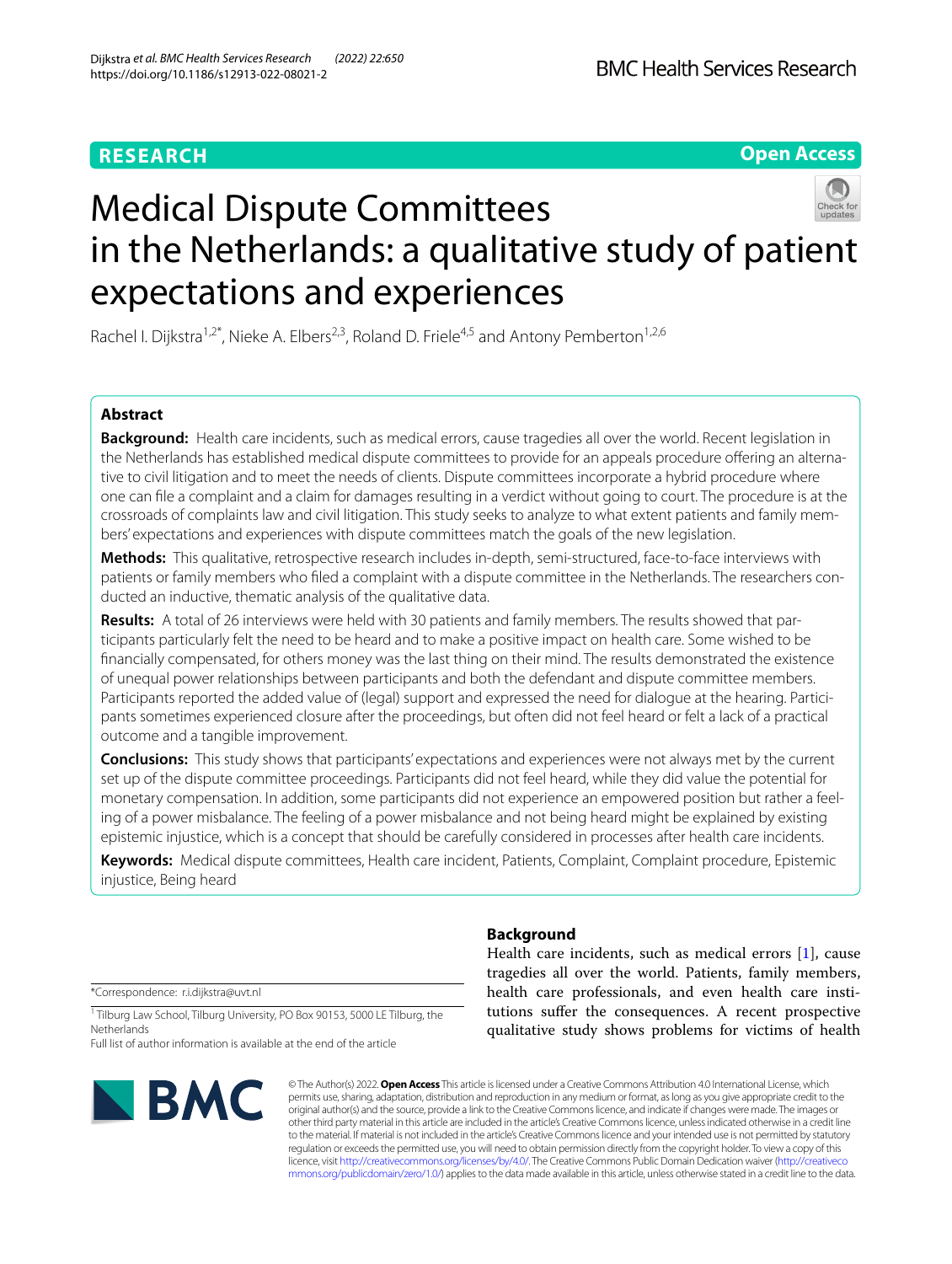care incidents in terms of "mental health, work, religion, fnances and legal issues" [[2\]](#page-9-1). Procedures that try to provide answers to health care incidents include formal (legal) processes, such as medical malpractice litigation. There are also more informal or institutional procedures, such as open disclosure policies and programs, communication-and-resolution programs (in the USA), and complaints procedures, which could be alternatives for the more costly and time-consuming civil litigation [\[3](#page-9-2), [4\]](#page-9-3). In the Netherlands new institutions, namely dispute committees, were made mandatory by the Dutch Quality, Complaints, and Disputes in Health Care Act ('Wet Kwaliteit Klachten en Geschillen Zorg' or Wkkgz) in 2016.

Dispute committees incorporate a hybrid procedure where one can both fle a complaint and a claim for damages after a health care incident and receive a verdict without going to court. This procedure is at the crossroads of complaints law and civil litigation. If a client's complaint cannot be solved internally at the health care institution – which is the preferred option in the Dutch system  $[5, 6]$  $[5, 6]$  $[5, 6]$  – dispute committees potentially offer them two elements. First, dispute committees can serve as an independent appeals procedure to having your complaint heard and can administer a binding and fnal verdict. Second, dispute committees provide an accessible and afordable alternative to civil litigation [[6\]](#page-9-5) and can grant damage claims up to €25.000 (article 20 Wkkgz).

The combination of a complaint and a claim at dispute committees is meant to stay within the realm of complaints law, which is there to strengthen the complainants' position, instead of civil law and its adversarial liability [[7\]](#page-9-6). The government intended a more "integral" or aggregated approach towards claims and complaints with the new legislation, a "culture shift", to better address the client's needs and expectations [\[6](#page-9-5), [7\]](#page-9-6). Civil litigation has been shown to be slow, (very) expensive, and not necessarily aiding the best interests of all parties involved [\[8](#page-9-7), [9\]](#page-9-8). The new legislation aims for health care and policy to reason from the client's perspective and strengthen their position [\[5,](#page-9-4) [10\]](#page-9-9), to provide for a less legal approach [\[6](#page-9-5)] and thereby potentially be less "damaging" and more equipped to restore the relationship between complainant and defendant  $[6]$  $[6]$ . Furthermore, dispute committees are meant to offer a just procedure, including elements of a fair hearing, such as hearing both sides of the dispute [[11](#page-9-10)]. If serving properly, dispute committees could strengthen a feeling of justice on the side of clients and improve trust that fling a complaint is meaningful [\[6](#page-9-5)].

All health care providers in the Netherlands are obliged to be afliated with one of the dispute committees (article 18 Wkkgz) since January 1, 2017 [\[12](#page-9-11)]. The number of dispute committees has grown from a total of five in 2015  $[13]$  $[13]$  to 41 in 2022 focusing on most types of health care, for example hospital care and midwifery. Dispute committees in 2019 received 627 complaints and 424 were fnalized at the time that the study was conducted [\[14](#page-9-13)]. Of these complaints 23 were wellfounded, 114 partially well-founded, and 165 unfounded. In 102 cases the dispute was resolved outside of the dispute committee through alternative resolution or settlements. Most complaints were related to hospital care, care by general practitioners, and mental health care [[14\]](#page-9-13). Financial claims that are granted generally range between 50 to 5,400 euro, though the information in annual reports is limited [[14](#page-9-13)].

Patients and family members can fle a written account of their complaint (article 21 Wkkgz) with the dispute committee through an online system, for which they pay a fee (usually between 50–150 euro) [\[12](#page-9-11)], after which a hearing is scheduled. Clients are not obliged to have legal representation, to be present at the hearing or to fle an additional claim for damages but they are free to do so. Each dispute committee has its own set of guidelines that govern their proceedings. Generally, according to the guidelines, a committee is comprised of three or five independent members  $[15-17]$  $[15-17]$ . One member usually has a legal background (the president), one or two members represent the patient perspective (usually proposed by client or patient organizations), and up to three members represent the perspective of the health care provider (usually medical professionals from the relevant medical specialism). Both the complainant and the defendant have the right to bring (legal) counsel and to be heard. The verdict is rendered by a majority vote though sometimes the medical professionals share one vote together. Both complainant and defendant receive the verdict within six months (article 22 Wkkgz). The verdict comprises a binding decision regarding the complaint (unfounded, well-founded, or partially wellfounded) and the fnancial claim, a motivation, and it can include recommendations. All verdicts are published in an anonymized version. One dispute committee provides for a compliance guarantee regulation in case the defendant does not comply with the verdict. Meaning that either the industry organization guarantees that the defendant honors the verdict – if the health care provider is a member – or the dispute committee, though the health care provider needs to cooperate.

Little is known about how patients and family members experience this new type of confict resolution after a health care incident [\[14\]](#page-9-13) and whether those experiences match the intended goals of the new legislation to ofer a hybrid procedure at the intersection of complaints law and adversarial civil litigation. Therefore, the current study investigates to what extent patients and family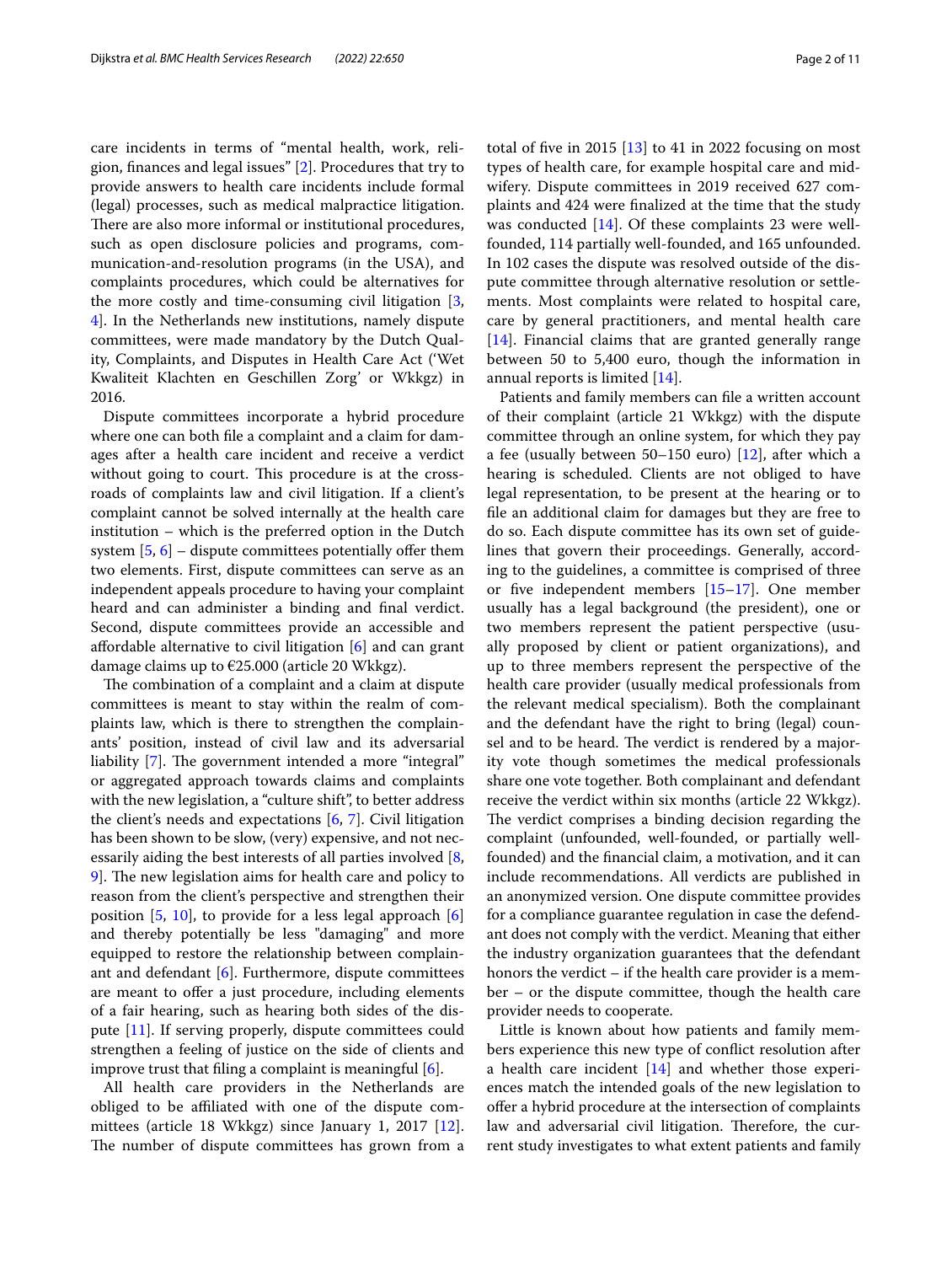members' expectations and experiences match the goals of the legislator, it articulates some careful implications, and it offers a potential explanatory factor for some of the results: epistemic injustice. The dispute committees have been officially operational since January 1, 2017, which allowed for this frst refection on their impact.

# **Methods**

## **Aim, design and setting**

This research has a qualitative design with a retrospective focus and is part of a larger study to monitor the impact of the new legislation  $[12]$  $[12]$ . This research takes the perspective of patients and family members given that both can file a complaint with the dispute committee. The study aims to analyze to what extent patients and family members' expectations and experiences match the goals of the legislator. The research consists of in-depth interviews with patients and family members who fled a complaint with a dispute committee in the Netherlands.

# **Participants**

Of the (then operational) 38 dispute committees in the Netherlands, a total of eight were approached to participate in the study, based on their number of cases. Three dispute committees participated: the Dutch Foundation for Consumer Complaints Board ('De Geschillencommissie Zorg', including dispute committees in 17 diferent health care sectors), the Foundation Complaints and Disputes for Primary Care ('Stichting Klachten en Geschillen Eerstelijnszorg'), and the Foundation Dispute Committee Oral Care ('Stichting Geschilleninstantie Mondzorg'). The dispute committees were provided with information letters, which they distributed to potential participants. Privacy regulations, such as the European General Data Protection Legislation, precluded the researchers from directly approaching participants.

An approximate of 400 participants, both complainants and defendants, were approached. Participants were eligible if they were at least 18 years old and had completed a dispute settlement in the recent period before April 1<sup>st</sup> 2018. Participants were excluded in case of cognitive impairment, dementia, psychotic symptoms, intellectual disabilities, and after the researchers reached data saturation. The selection was based on a convenience sample because researchers could not directly approach participants.

In total at least 69 participants responded and were willing to participate. Nine participants withdrew their participation and one interview was not usable due to background noise. At least 15 other participants were rejected because of cognitive impairment and at least four participants were rejected after the researchers had reached saturation. The researchers eventually conducted 26 interviews with 30 complainants (patients and family members).

# **Data collection & analysis**

The primary researcher together with two research interns (see Acknowledgements) conducted the interviews in the spring and summer of 2019, which were face-to-face, semi-structured and audio recorded. The three researchers were female, between 20–30 years old, and of Dutch descent. Ethical approval was given by the Tilburg Law School Ethics Review Board.

The researchers used an interview guide and topic list that built on chapter III of the new legislation, the underlying goals of this legislation, and research done on experiences with earlier complaints procedures. The interviews lasted 24–120 min and were transcribed verbatim. Participants were interviewed at home or at their or the researcher's workplace, and signed informed consent prior to the interview. Four interviews were done by telephone. Each participant received a resume of the interview for validation [[18](#page-9-16)].

One researcher (R.D.) conducted an inductive, datadriven, realist thematic analysis of the interviews following the six phases of analysis of Braun and Clarke  $[19, 20]$  $[19, 20]$  $[19, 20]$  $[19, 20]$  and using MaxQDA software. The researcher (R.D.) familiarized herself with the data (phase one) before starting the process of open coding and generating initial codes (phase two), while writing memos on the overall impression of the interviews. While coding the researcher quickly started following the built-up of the interview guide in terms of sequence: experiences in the preparatory stages to fling a complaint, during the hearing by the dispute committee, and regarding experienced outcomes. Codes that emerged quickly were the vulnerability of the patient and goals such as being heard.

The codes and patterns were grouped into overarching themes and sub-themes (phase three). After establishing a preliminary set of themes, the themes were reviewed (phase four), and fnalized (phase fve). During these phases all authors critically assessed the preliminary code tree and discussed the themes. This article discusses the fnal selection of relevant themes to the research questions (phase six). An example for identifying final themes is given in Table [1](#page-3-0). Throughout the results section quotations are also shown to clarify the process of analysis further. For validity purposes all co-authors read through the interviews and crosschecked them with the themes and sub-themes to see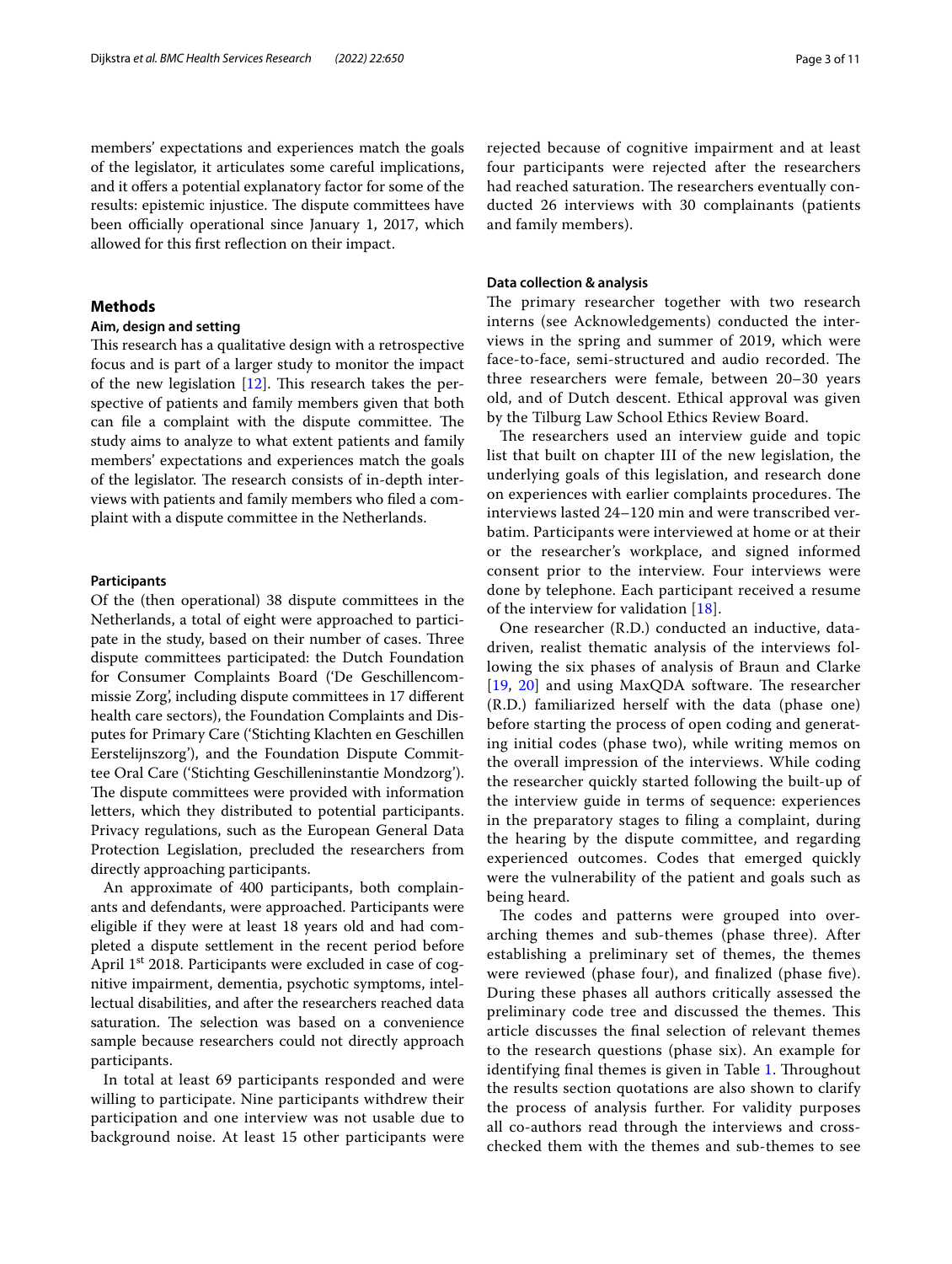| Data extract $\rightarrow$                                                                                                                                     | Initial coding<br>(phase two) $\rightarrow$                              | Searching for themes<br>(phase three) $\rightarrow$    | <b>Reviewing themes</b><br>(phase four) $\rightarrow$        | <b>Final theme</b><br>(phase five)         |
|----------------------------------------------------------------------------------------------------------------------------------------------------------------|--------------------------------------------------------------------------|--------------------------------------------------------|--------------------------------------------------------------|--------------------------------------------|
| "Because I wanted it to be<br>looked at more closely"<br>(Participant P)                                                                                       | To have a second look                                                    | Objective analysis of the<br>incident                  | Goal: to improve health care                                 | Making a positive impact on<br>health care |
| "I wanted the health care<br>institution to be investi-<br>gated" (Participant A)                                                                              | Investigating the hospital                                               | Aim to understand what<br>happened and make<br>changes |                                                              |                                            |
| "I wanted them to get a<br>serious slap on the wrist"<br>(Participant H1)                                                                                      | Being reprimanded<br>Punishment                                          | Making sure the incident<br>does not go by unnoticed   | Goal: to learn from the<br>incident                          |                                            |
| "I had rather paid 20,000<br>euro so that they would say:<br>really, from now on we will<br>do things differently in the<br>medical world." (Participant<br>S) | Doing things differently<br>after an incident<br>Money is not everything | Learning from the incident                             |                                                              |                                            |
| "What I find most important<br>is that such things do not<br>happen again." (Participant<br>B)                                                                 | Important that the incident<br>will not happen again                     | Prevention                                             | Goal: to prevent the<br>incident from happening<br>to others |                                            |

<span id="page-3-0"></span>**Table 1** The steps of the inductive, thematic analysis exemplifed by the main theme "Goal: making a positive impact on health care"

whether all relevant themes had been highlighted for this research.

# **Results**

# **Participants' characteristics**

A total of 26 interviews were held, in which 30 participants were interviewed. Of the 30 participants there were 14 patients and 16 family members (together in four cases), and 16 females and 14 males. In terms of age 13 participants were 40–60 years old, 13 participants were older than 60 years, one was between 18–40 years old, and the age of three participants is unknown. Participants fled complaints with dispute committees that ranged between types of health care: a nursing home (1), cardiac care (2), psychiatric care (8), the maternity ward (1), emergency care (1), the lung department (2), plastic surgery (1), hospital care (1), home care (1), the neurology department (1), population screening (1), dentistry (1), orthopedic surgery (2), urology and anesthesiology (1) or urology (1), and a sleep therapy institute (1).

A claim for damages was fled in 17 out of 26 cases, no claim was fled in seven cases, and it is unknown in two cases. The verdict rendered by the dispute committee was well-founded (three cases), partially wellfounded (four cases), unfounded (18 cases), or not admissible due to time lapsed (one case). In two cases (well-founded and partially well-founded) the dispute committee also granted the claim for damages. A full overview of the participants is added to this article as a supplementary fle. Following the terminology of the dispute committees, the health care provider is referred to as 'defendant'. Table [2](#page-3-1) provides a brief overview of the main themes and subthemes discussed.

<span id="page-3-1"></span>

| <b>Table 2</b> Overview of themes and sub-themes in results-section |  |
|---------------------------------------------------------------------|--|
|---------------------------------------------------------------------|--|

| Needs and expectations               | Being heard and taken seriously<br>Making a positive impact on the quality of health care<br>Financial compensation    |
|--------------------------------------|------------------------------------------------------------------------------------------------------------------------|
| The hearing by the dispute committee | Unequal power relationships<br>Value of support<br>Dialogue at the hearing<br>Impartiality of the dispute committee    |
| Outcomes                             | Being heard versus not being heard<br>Closure<br>A lack of a practical outcome and tangible improvement<br>The verdict |
| The value of the interview           |                                                                                                                        |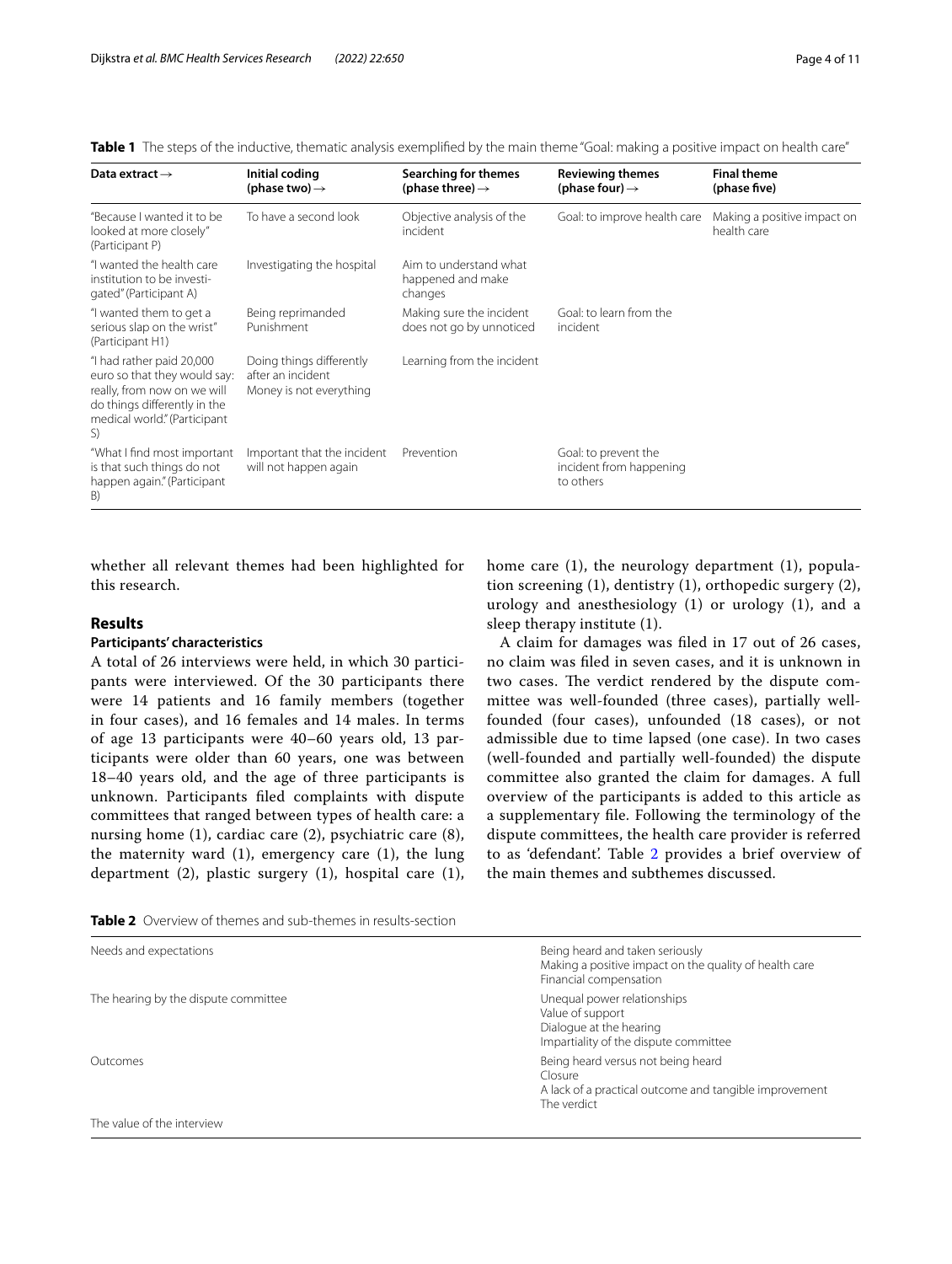# **Needs & expectations**

# *Being heard and taken seriously*

First, many of the participants mentioned 'being heard' and 'taken seriously' as an important need or expectation. This need was either stated as a primary goal or followed from participants' notions that they had received or missed it. Some participants stated that they expected to be heard by the dispute committee and considered it to be the main reason for fling their complaint. For example, participant P recalled "*I wanted to be heard. I wanted that my complaints would be dealt with and that I would not be shoved aside*." Participant F highlighted the need to be heard as distinct from the need for a favorable verdict.

# *Making a positive impact on the quality of health care*

Second, many of the participants brought up the need to make a positive impact on the quality of health care. As participant A pointed out: "*I thought, I will not give up, with the goal to improve the health care for my mother-inlaw.*" Many participants voiced the need that health care institutions or professionals should learn from the incident and that the complaint fled with the dispute committee could provide for a correction, sometimes through a slap on the wrist. Others emphasized the need to prevent the occurrence of similar experiences in the future, for example participant B who considered "*But what I fnd most important is that these kinds of situations do not happen again. I fnd it disgraceful.*"

## *Financial compensation*

Third, at least 17 participants filed a financial claim simultaneously with their complaint (see Supplementary fle [1\)](#page-9-19). Most of these participants indicated that fnancial compensation was important to them. Reasons for this were diverse but were related to costs that were a result of the health care incident, for example revalidation costs (Participant J) or immaterial damages (Participant G). Participants in two cases viewed fnancial compensation as either the "*ultimate compensation*" (Participant O), meaning the best way to deal with the situation, or a form of punishment because "*if you have to pay money, you feel pain*" (Participant D).

In contrast, there was a substantial number of participants for whom money was the last thing on their mind. Some of these participants had fled a claim for damages but reported that monetary compensation was not a motivation for doing so. Instead, they fled their claim for other reasons, including concerns about the quality of health care or the need to be heard. Participant J mentioned that fling the claim was due to increased resentment because of the response by the health care provider: "[…] *and it came to the point where I thought: 'But now I am going to get them*'".

# **The hearing by the dispute committee** *Unequal power relationships*

Participants described the setup of the hearing, which was formal with a large table positioning the committee on one side and the complainant and defendant on the other side. An element that pervaded through the accounts by participants was the experience of an unequal power relationship during the hearing.

First, some participants mentioned the experience of an unequal power relationship in relation to the defendant. They felt that a defendant seemed untouchable, came from a diferent social class, used complicated legal vocabulary, and showed a lack of respect. For example, participant H1 recalled *"… the defendant, that is the same class, they are looked at diferently. […] I am a simple soul, which is how they look at you.*" Similarly, participant D considered "*[…] what can you do against a physician? So that feeling has to go by taking patients seriously as well.*" (Participant D).

Second, some participants mentioned that they experienced an unequal power relationship towards the dispute committee. They experienced feelings of having to prove everything or fghting a battle, the dispute committee being smarter, and not being fully recognized as a participant at the hearing. For example, participant R2 considered the attitude of the dispute committee: "*[…] we felt from the start, yes, we were not considered fully fedged participants*." In addition, participant O felt that the dispute committee considered her less reliable due to her mental health.

Third, some participants indicated that the process of fling a complaint would be too complicated for some people, for example because of the language used and the unwritten rules of conduct. As participant S considered "*you should really have an academic level to be able to get through the process. And not just the procedures and the language […] but also the verbal and non-verbal aspects and how such a world, such an academic beehive, how that world works.*" Sometimes participants felt they lacked knowledge regarding specifc aspects of health care, for example treatments.

# *Value of support*

With regards to the hearing, participants mentioned how they were accompanied by a support person, for example a friend or relative. In addition, several participants mentioned the potential value of a coach or a lawyer: "*Just someone who says: OK, so how are you going to approach this, what are your next moves?*" (Participant O). Several participants specifcally mentioned how they felt that they did not stand a chance against lawyers supporting the defendant. They considered that lawyers were experts and that you would need someone to guide and support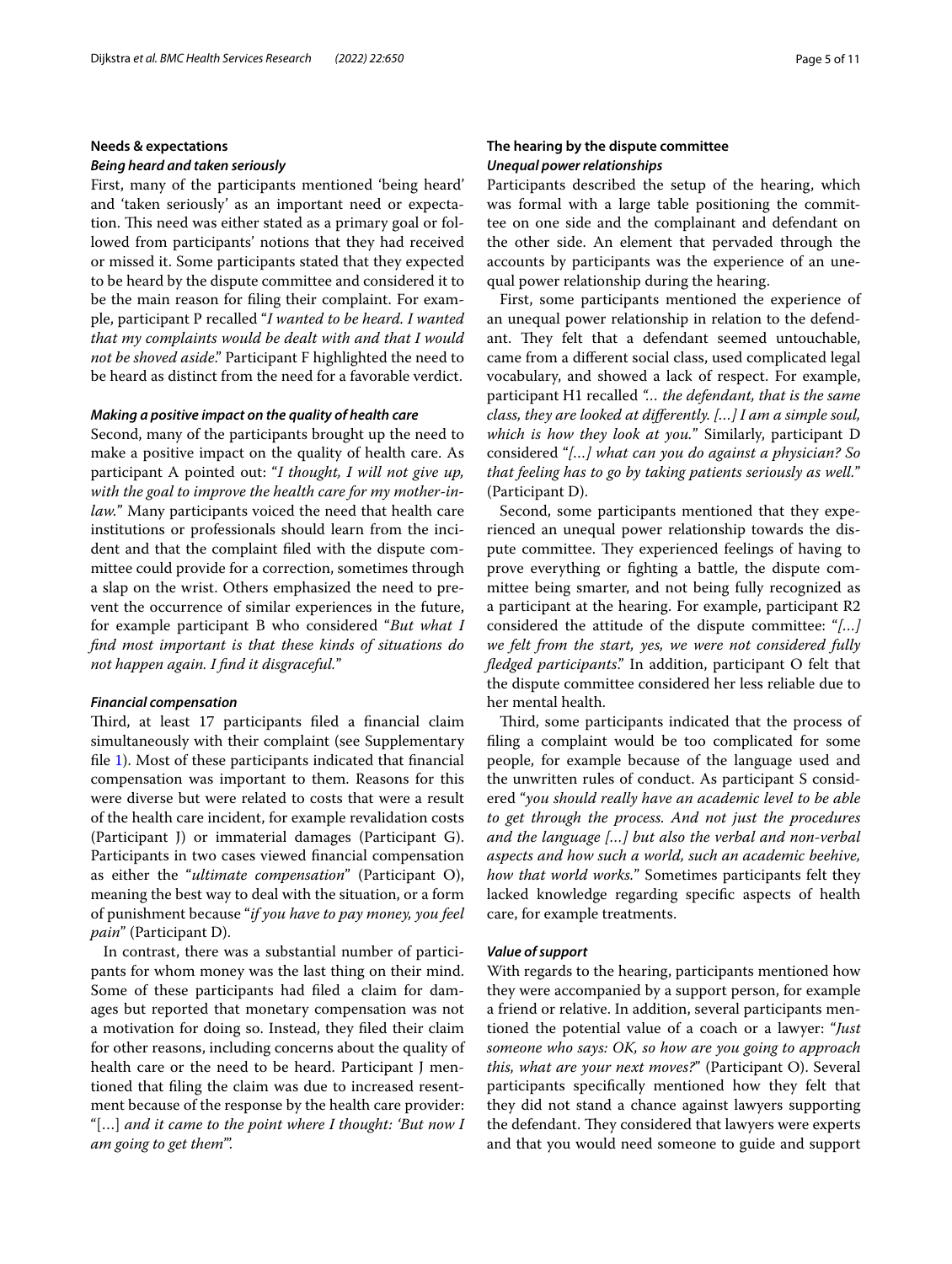you to make sure your arguments were heard and not twisted into something you did not mean. As participant H1 recalled "*because [your] lawyer is of course from the same breed as who else is sitting there. They know what to pay attention to. Me as a layman, I don't know what I should pay attention to.*" Some other participants consciously refrained from bringing someone to the hearing. Some of them mentioned that they felt capable of just going to the hearing and telling their story.

## *Dialogue at the hearing*

Several participants mentioned difficulties with the absence of the original health care professional and wanted him or her to be present at the hearing. An unfamiliar representative was no substitute: "The one *appearing at the hearing was someone I had never seen before. How is that possible, […] how can they send someone that you have […] never met in your entire life?*" (Participant Q). Participants wanted to look the defendant in the eye, to listen to their defense, and to express the own view of the situation (Participant M) or have the opportunity to hold the health care professional accountable (Participant K).

# *Impartiality of the dispute committee*

Many participants mentioned that they felt that the dispute committee was prioritizing the defendant during the hearing, that they were even in cahoots with each other, or that the outcome of the process was settled in advance. Participant G emphasized "*I felt as if the verdict*  was already sitting in the top drawer. The president was *not interested in anything.*" In one case the participant reported a feeling of partiality because a person from the internal complaint committee was also a member of the dispute committee (Participant D). Some participants mentioned that the sympathy of the dispute committee was centering on the defendant. Other participants *did* fnd the dispute committee to be impartial.

# **Outcomes**

# *Being heard versus not being heard*

Many participants reported that they did not feel heard. One participant mentioned the utter lack of attention for the "*human side of the story*" and the feeling that the whole process had "*stalled in a legal framework*" (Participant C2). In another case, participants did not feel heard and even "*silenced*" because they had to summarize their complaint to three main items in only fve to ten minutes (Participant H1 and H2). If they had known this, they would have prepared diferently, although they did not feel that their situation could be summarized like that. Similarly, participant G reported a lack of room to add elements to the written account of his wife. Participant

V specifcally mentioned that she felt the president of the dispute committee made a mockery of her preparations and careful documentation. Some participants indicated that they felt they had been heard. For example, participant D felt the dispute committee allowed enough time to tell her story.

# *Closure*

Some participants mentioned closure as a result. Participant D mentioned the value of a handshake by the defendant after the hearing, which the participant considered sweet and helped her to accept the outcome of the procedure. Some participants mentioned the potential value of an 'aftercare' conversation with the dispute committee to be heard or to receive extra explanation. As participant T considered "*I would have appreciated a phone call […] in which we would have been given the opportunity to talk about how the dispute committee had dealt with our complaint, because I could not fnd anything about that in the verdict.*"

Other participants highlighted the lack of closure after the procedure was fnalized, for example because they felt the dispute committee did not address the most essential element of the case. In addition, some participants considered that an apology after the procedure did not or would not have helped. Yet for others this was precisely the element that was missing. For example, participant J considered "*Te only thing that was not fnished, was that I would have liked the physician to admit: yes, what I did was wrong.*"

Some participants indicated that they would have wanted dialogue, either at the hearing or beforehand, but felt that the culture had hardened because people tend to focus more on fnancial claims resulting in a more defensive attitude. Participants mentioned for example that they expected or hoped the dispute committee would have had a more mediating role. Some participants emphasized that a conversation with the health care provider or a round table discussion would have more helpful. Participant J considered that "*if my frst complaint had been taken seriously […] there would have been no need for a lawyer, a committee, none of it would have been needed*."

# *A lack of a practical outcome and tangible improvement*

Several participants felt that the dispute committee did not do anything, for example conducted no investigation or omitted to address the core of the problem. For two participants this lack of a practical outcome led to issues regarding the monetary compensation. These participants themselves had to make sure they received the claim for damages that was granted (Participants J, M). Two other participants stated the lack of any tangible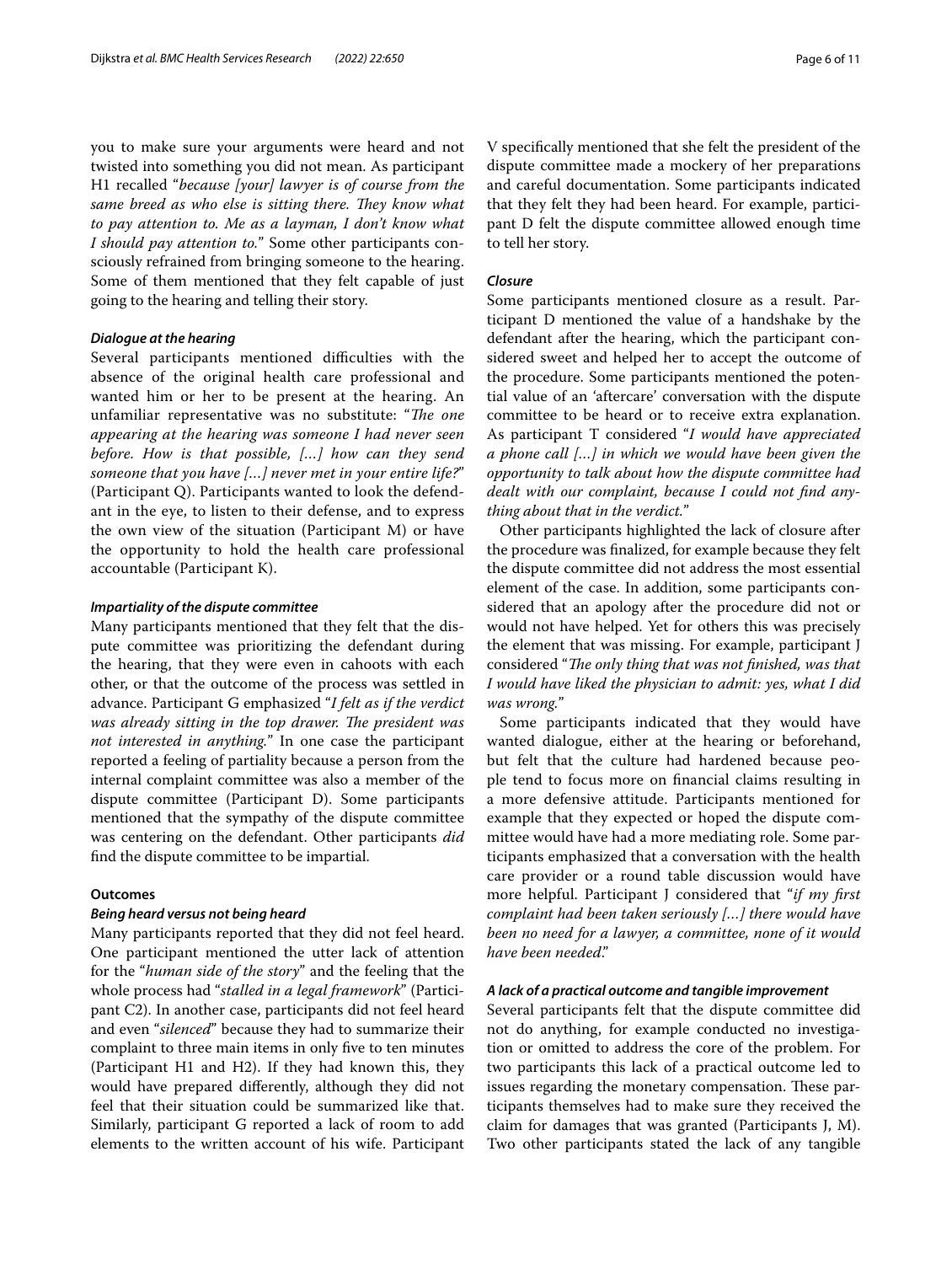improvement after winning, and that recognition alone is not sufficient (Participants A, D). Participant A considered "*It has not changed anything. It does not matter at all whether you win or lose*."

## *The verdict*

Some participants considered the verdict to be timely, clear and understandable: "*just really easy to follow*" (Participant J). Yet others expressed that understanding the verdict was challenging, for example participant Z mentioned "*[…] for me it was a bit abracadabra what is written in the verdict."*

Some participants were displeased with the verdict because of disappointment, frustration, or a lack of trust in the dispute committee's expertise. Several participants mentioned that in hindsight, they would not have fled a complaint with the dispute committee or would not do so in the future. Some participants said fling the complaint with the dispute committee had only exacerbated the situation. As participant F recalled "*[…] what happened there, has made the situation a lot worse. A whole lot worse. I felt deeply humiliated.*" In contrast, several participants considered the dispute committee, in principle, a functioning institution with integrity and able to serve the participant's best interests.

# **The value of the interview**

A notable fnding was the value of the interview itself for participants. Almost all participants thanked the interviewer for listening to their story, for example *"… if you can talk to someone about it, who is interested and who is planning to do something with the fndings, that is really worth something.*" (Participant G). Many of them specifically thanked the interviewer by e-mail afterwards considering this conversation had helped them to move on and let go. Some said that being heard by the interviewer was something that they needed, which had now (fnally) happened and provided some relief. Some did highlight the emotional toll it took to prepare for the interview and to talk about what had happened again.

# **Discussion**

# **Goals of the new legislation** *An independent appeals procedure and an alternative for civil litigation*

The hybrid procedure at dispute committees is at the crossroads of complaints law and civil litigation: it serves as an independent appeals procedure to hear complaints and provides an alternative to civil litigation. Dispute committees as an independent appeals procedure strongly link to providing a just procedure. In healthcare decision-making providing a just procedure by the health care provider is extra relevant, given that patients tend to develop emotional connections to health care providers  $[21]$  $[21]$ . This connection presumably persists when a dispute is brought to a dispute committee. Unfortunately, many participants in the present study considered the dispute committee partial and the verdict settled in advance, although other participants mentioned a positive experience regarding this impartiality. The report of a recent survey underlines the experiences of the frst category of participants and shows that only 34% of respondents experienced the dispute committee as impartial [\[14](#page-9-13)]. Somehow participants were left with the impression that dispute committees were in cahoots with health care providers.

The dispute committees as an alternative to civil litigation corresponds well with the felt need among many participants for fnancial compensation. Dispute committees enabled them to fle a claim for damages in a more accessible and less legal manner. However, a substantial number of participants also emphasized that money was the last thing on their mind. This links to research done on litigation aims in mediated medical malpractice cases, where most plaintifs considered that it was not (just) about the money but also about admitting that a mistake was made and making sure it would never happen again [[22\]](#page-9-21). Overall the fndings in the present study are similar with regards to the theme "it was not about the money" [[22\]](#page-9-21) and having multiple other goals, yet many of the participants did value monetary compensation. In one case (participant J) frustration led to fling the claim, underlining scholarly work that shows that a fnancial claim can be the result of built-up frustration [[23\]](#page-9-22). In terms of providing an alternative, so far dispute committees have not (yet) taken over civil litigation: annual reports by liability insurers do not show a decrease but rather a stabilization in civil lawsuits in the Netherlands [\[14\]](#page-9-13). Furthermore, claims that were granted tended to be relatively low (up to 1500 euro) [[14\]](#page-9-13).

# *To address the needs of clients and to ofer a fair hearing*

The legislation also aims to meet the needs of clients and to offer them a fair hearing at dispute committees. The present study shows that two of the most pressing needs of participants were to be heard and to make a positive impact on health care. Unfortunately, many participants did not feel heard and several participants indicated a lack of a practical outcome and a tangible improvement. This shows an "expectations gap" between expectation and outcome [[24](#page-9-23)].

The need to be heard aligns with previous empirical research. Patients and family members in open disclosure processes in Australia, in reconciliation processes in the context of New-Zealand's no-fault scheme, and in a communication-and-resolution program in the USA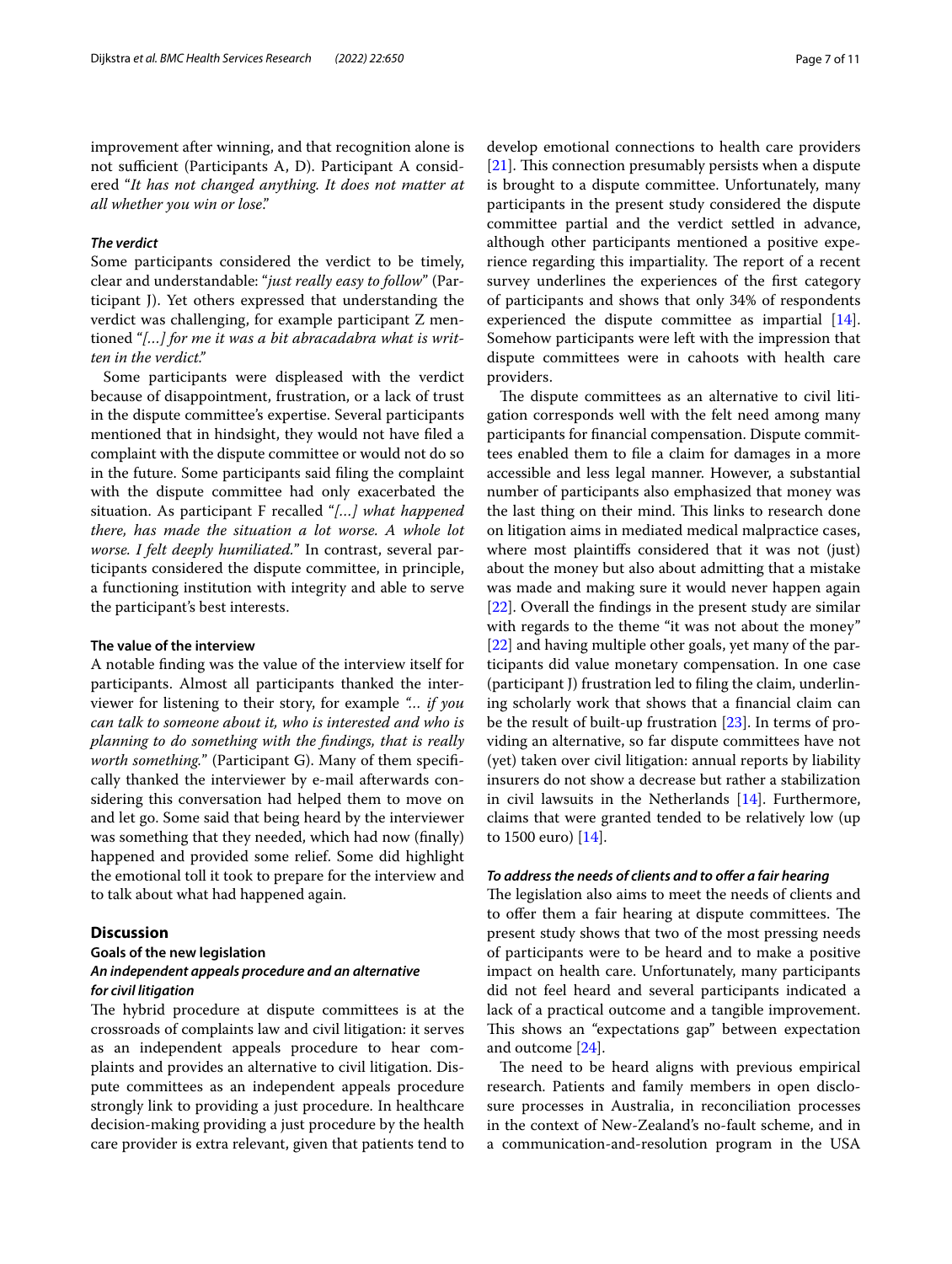highlighted the need to have an open dialogue, to be able to question explanations, and to be heard [[25](#page-9-24)[–27](#page-9-25)]. Dispute committees indeed aim to let complainants feel heard, but, as Moore and Mello considered, listening is not the same as providing a feeling of 'being heard'. The latter requires open-ended questions and allowing patients to be leading in what they consider most important during conversations [[26\]](#page-9-26). Participants experienced this when interviewed: they felt they were fnally heard by the interviewer. This links to research done on the potential therapeutic efects of research interviews [[28\]](#page-10-0).

In addition, the need to make a positive impact on health care aligns with patient expectations of Dutch complaints committees: participants overwhelmingly wanted the committee to recommend the hospital to change things [[29\]](#page-10-1). A recent analysis of surveys regarding Dutch dispute committees also reiterates the felt need to improve the quality of care, but only 9% experienced that this happened [\[14](#page-9-13)]. Other studies also show the need among patients to make sure a similar event will not happen again, for example regarding open disclosure in Australia and civil liability in the Netherlands [\[25](#page-9-24)–[27,](#page-9-25) [30](#page-10-2)].

#### *A strengthened position for clients*

Finally, the legislation aims to strengthen the position for clients and to reason from their perspective. However, some participants described the feeling of an unequal power relationship. These participants felt that they were not treated as fully fedged participants by the dispute committees and experienced an imbalance with the defendant who used difficult vocabulary and seemed to come from a diferent social class. Given this context, some participants missed (legal) support and considered that not having support would make a case impossible to win. Earlier research shows that the presence of a support person in conversations after a health care incident, either a lawyer or other support person, can indeed be of tremendous help during the process [\[26\]](#page-9-26).

The previous analysis of the legislative goals and the experiences of participants demonstrate that the current hybrid ambitions of the dispute committees have not necessarily rendered all envisioned results and there appears to be an "expectations gap" [[24](#page-9-23)] on the side of participants. Many participants also did not experience the proceedings as impartial. Notably, some participants experienced inferiority and a lack of support. These fndings can be understood in the context of epistemic injustice.

# **Epistemic injustice**

Epistemic injustice is defned as "a wrong done to someone specifcally in their capacity as a knower" [[31\]](#page-10-3). Fricker considers two types of epistemic injustice, testimonial injustice and hermeneutical injustice, which Kidd and Carel have analyzed in the context of health care [\[32](#page-10-4)]. Testimonial injustice centers on the credibility of a speaker: he or she is considered a less "reliable giver of information" [[32\]](#page-10-4), causing someone's voice to be worth less [[31](#page-10-3), [32](#page-10-4)]. Ill people have a high risk of sufering from such testimonial injustice, given that they are, for example, stereotypically portrayed as weaker in the sense of mental or emotional wellness, especially in cases of mental illness [[33\]](#page-10-5). Hermeneutical injustice results from situations where structural prejudices and a lack of (conceptual) resources cause someone to be disadvantaged regarding how they understand and express their experiences [[31,](#page-10-3) [34](#page-10-6)]. Both testimonial and hermeneutical injustice can occur when an ill persons' perception of a situation is ignored, for example because this person does not use the words that would render it relevant for epistemic consideration [\[33](#page-10-5)]. In contrast, health care professionals are regarded as "epistemically privileged" [[33](#page-10-5)].

Both testimonial and hermeneutical injustice seem to appear in the current study. Some participants repeatedly highlighted that they felt a power misbalance when fling a complaint and many participants did not feel heard. What they expressed links closely to the feeling that a complainant is not as capable of providing reliable information as a defendant. Some participants felt that their perspective and input was not or less credited: their experiential testimony was worth less than the expert testimony of the health care professionals. The dispute committee and defendant seemed to talk to one another on a diferent linguistic and social level, and many participants felt less important or taken less seriously. The dispute committee largely came from the same 'breed' of educated medical and legal professionals. In addition, several participants had trouble to 'ft' their story into the procedural frames of timing or the number of arguments they could discuss. It seems inevitable that complainants have less medical knowledge than their medical opponent, the defendant, which in itself causes a danger of epistemic injustice. However, aside from this misbalance, the defendant is often assisted – or replaced – by a legal professional who brings in legal jargon and know-how. Therefore, the complainant is confronted with complicated language and a social reality that is framed by academic educations and the procedural built-up of dispute committees. This can sometimes sit very far from the social reality of the complainant.

## **Implications for policy and practice**

This study provides a first glance of participants' expectations and experiences, which provides the opportunity to formulate modest implications. First, dispute committee members should be aware of the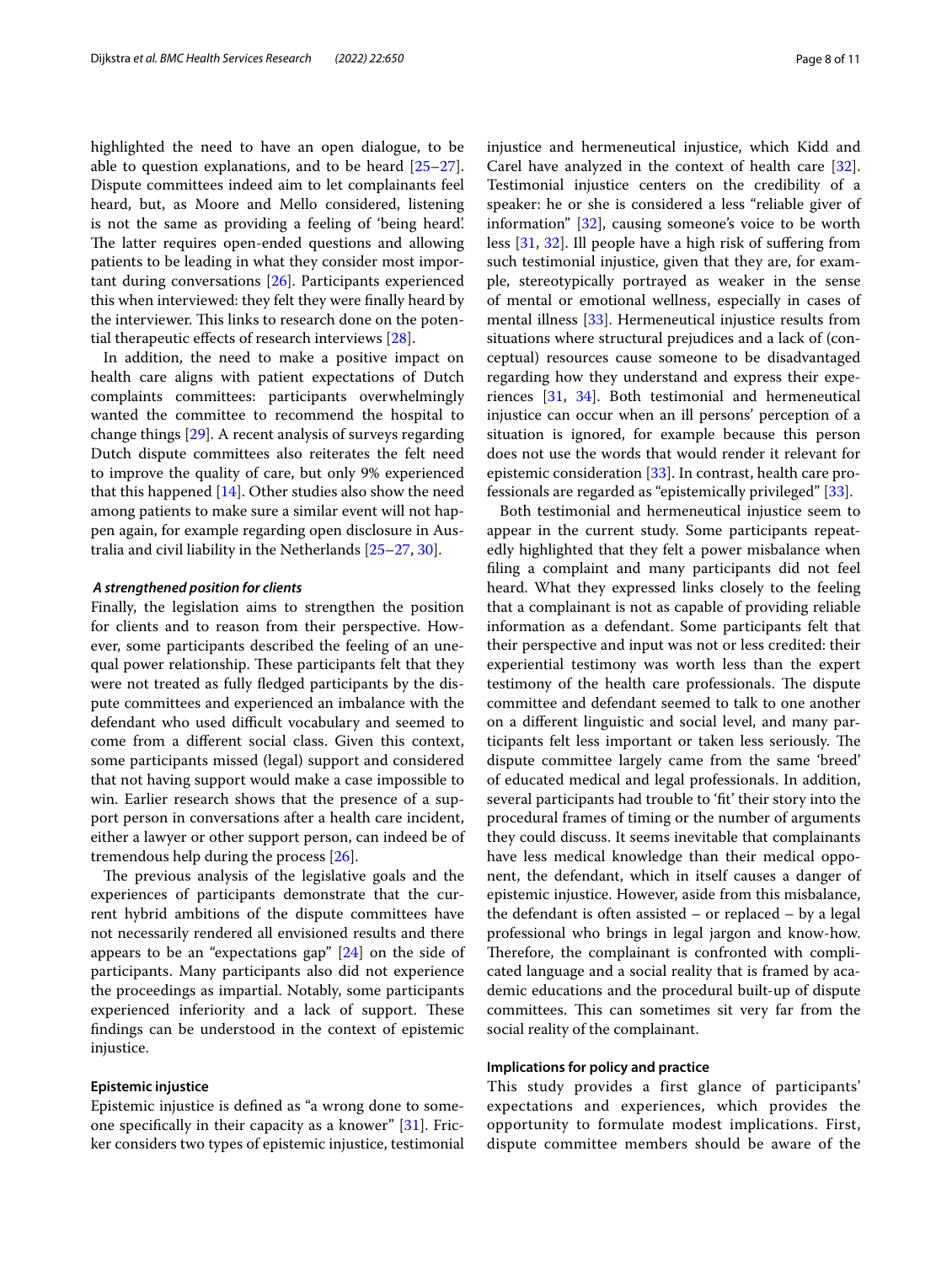danger of epistemic injustice in their proceedings, potentially leading to feelings of inferiority and partiality. It might be prudent to limit the use of legal and medical jargon and to allow complainants a longer or in any case specific timeframe to state their case, for example 20 min. Committee members might benefit from a training program specifically designed to develop (more) sensitivity to the value of experiences and emotions. Knowledge of such potential epistemic injustice could inform the attitude of people involved in other processes after a health care incident as well, such as open disclosure processes.

Second, constructive recommendations in verdicts and offering a compliance guarantee regulation, such as employed by some dispute committees, could be considered best practice to let complainants be heard and to make a tangible improvement by ensuring that verdicts are acted upon. Such a guarantee could potentially be combined with a feedback moment between the health care institution and the complainant on the potential improvements. Reasoning from this angle, it might be an interesting avenue to consider establishing a sort of health care culture analyst at health care institutions whose main task it would be to make sure internal complaints and verdicts at dispute committees or courts are acted upon and implemented.

Finally, in meeting expectations it might be interesting to consider how health complaints entities in Australia and New Zealand have shaped their proceedings. Health complaints entities provide quick, lawyer-free, and afordable dispute resolution through a myriad of processes that complement (Australia) or basically replace (New Zealand) civil litigation [\[24](#page-9-23), [35](#page-10-7)]. Differently from dispute committees, health complaints commissions appear to be more fexible in how their processes are shaped, and outcomes generated can range from an explanation (an example of early resolution) to a hearing and an official report including recommendations (an example of an investigation). Such a fexible approach might be better suited to meet expectations, especially with regards to the fnancial claim that was not always the main driver for participants in this study. Though a clear understanding of expectations and managing unrealistic expectations on the side of patients is key [[24](#page-9-23)]. Future research could consider how dispute committees and health complaints entities interlink and what best practices can be extracted, particularly regarding the value of the fnancial claim in dispute committee proceedings.

## **Strengths and limitations**

The strengths of the study include providing a thorough understanding of how patients and family members experienced fling a complaint with dispute committees. The validity of the findings was supported by data saturation and a validity check by all authors. The Dutch context provides for a deeper understanding of this procedure in the Netherlands and this national perspective could inform similar processes in an international setting.

A limitation of the study was the inability to directly approach participants. The study was based on a convenience sample, limiting the potential to generalize fndings. For example, the number of unfounded complaints in this study (18 out of 26 cases) was higher than the number of unfounded complaints that Friele et al. reported about complaints fled in 2019 (165 out of 424) [\[14](#page-9-13)]. Furthermore, themes and information about the process *leading up* to fling a complaint were not included for analysis because of our focus on participants' experiences *during* the complaints process. Finally, the outcome (well-founded or unfounded) of each case seems to have impacted participants' experiences. Given the nuanced experiences of all participants, with both positive and negative elements, it was difficult to actively look at a correlation between a well-founded or unfounded complaint and a positive or negative experience with a dispute committee. However, researchers interpreted six (all female) of the 26 cases as an overall positive experience, of which three were well-founded.

# **Conclusions**

The new legislation is, among other things, designed to provide a stronger position for clients in health care, to reason from their perspective, and to address the client's needs and expectations. It aims to establish dispute committees that provide an independent appeals procedure and an affordable alternative to civil litigation. This study shows that participants' needs and expectations were not always met by the current set up of the proceedings. Many participants did not feel heard, while at the same time many participants did value the potential for monetary compensation. In addition, some participants did not experience an empowered position but rather a feeling of a power misbalance between participant and the defendant at the dispute committee hearing. The feeling of a power misbalance and not being heard might be explained by existing epistemic injustice, which is a concept that should be carefully considered in processes after health care incidents.

## **Abbreviations**

Wkkgz: Dutch Quality, Complaints, and Disputes in Health Care Act ('Wet Kwaliteit Klachten en Geschillen Zorg' or Wkkgz).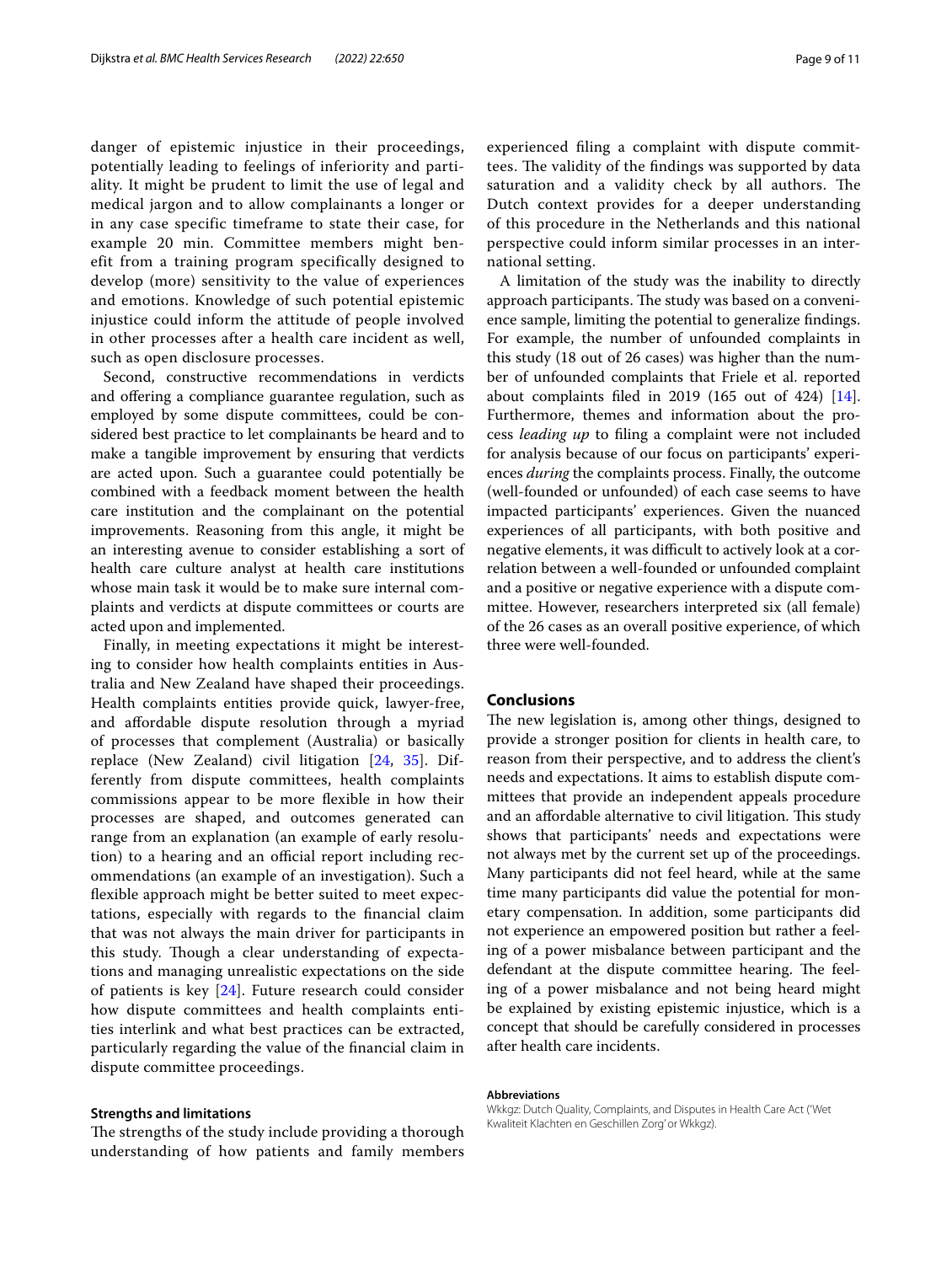# **Supplementary Information**

The online version contains supplementary material available at [https://doi.](https://doi.org/10.1186/s12913-022-08021-2) [org/10.1186/s12913-022-08021-2](https://doi.org/10.1186/s12913-022-08021-2).

<span id="page-9-19"></span>**Additional fle 1.** Overview of participants.

#### **Acknowledgements**

We wish to thank Renée Bouwman, former senior researcher at Nivel, who played a signifcant role in the set-up of the qualitative study, such as the interview guide, and approaching and being the frst point of contact for all participants. We also wish to thank Marjolein van der Drift and Tessa van Deelen for their contributions to the methodological design of the study, and especially for undertaking a portion of the interviews with participants.

## **Authors' contributions**

RD, AP, and RF had the original idea for the study and developed the proposal. RD collected and analyzed the qualitative data. All authors contributed to a second analysis and validity check of the data. RD wrote the frst draft of the paper, and NE contributed signifcantly through proof-reading and commenting on the paper. RD wrote all subsequent drafts of the paper and NE, AP, and RF all commented on these drafts. All authors have read and approved the fnal manuscript.

#### **Funding**

The study was supported by Tilburg Law School, Tilburg University, and the Netherlands Institute for Health Services Research (NIVEL).

## **Availability of data and materials**

The data that support the fndings of this study are available from the Netherlands Institute for Health Services Research (NIVEL) but restrictions apply to the availability of these data, which were used under license for the current study, and so are not publicly available. Data are however available from the authors upon reasonable request and with permission of the Netherlands Institute for Health Services Research (NIVEL).

## **Declarations**

## **Ethics approval and consent to participate**

Ethical approval was sought and given by the Tilburg Law School Ethics Review Board at Tilburg University, The Netherlands. All participants signed informed consent to partake in the study prior to the interview. The research was conducted in accordance with the relevant guidelines and regulations (Declaration of Helsinki).

## **Consent for publication**

Not applicable.

## **Competing interests**

The authors declare that they have no competing interests.

#### **Author details**

<sup>1</sup>Tilburg Law School, Tilburg University, PO Box 90153, 5000 LE Tilburg, the Netherlands. <sup>2</sup> Netherlands Institute for the Study of Crime and Law Enforcement, PO Box 71304, 1008 BH Amsterdam, the Netherlands. <sup>3</sup>VU University Amsterdam, De Boelelaan 1105, 1081 HV Amsterdam, the Netherlands. 4 Netherlands Institute for Health Services Research (NIVEL), PO Box 1568, 3500 BN Utrecht, the Netherlands. <sup>5</sup> Tranzo Scientific Center for Care and Wellbeing, Tilburg University, PO Box 90153, 5000 LE Tilburg, the Netherlands. <sup>6</sup>Leuven Institute of Criminology, KU Leuven, Herbert Hooverplein 9, 3000 Louvain, Belgium.

# Received: 31 May 2021 Accepted: 29 April 2022 Published online: 16 May 2022

#### **References**

<span id="page-9-0"></span>1. This research uses the term 'health care incidents', which is defned as "an event or circumstance during health care which could have, or did, result in unintended or unnecessary harm to a person and/or a complaint, loss

or damage". Runciman W. Shared meanings: preferred terms and defnitions for safety and quality concepts. Med J Aust. 2006;184(10):S41.

- <span id="page-9-1"></span>2. Van der Velden P, Contino C, Akkermans A, Das M. Victims of medical errors and the problems they face: a prospective comparative study among the Dutch population. Eur J Public Health. 2020;30(6):1062–6.
- <span id="page-9-2"></span>3. Dijkstra RI, Roodbeen R, Bouwman R et al. Patients at the centre after a health care incident: A scoping review of hospital strategies targeting communication and nonmaterial restoration. Health Expect. 2022;25(1):264-275.
- <span id="page-9-3"></span>4. Kachalia A, Sands K, Van Niel M, et al. efects of a communication-andresolution program on hospitals' malpractice claims and costs. Health Aff. 2018;37(11):1836–44.
- <span id="page-9-4"></span>5. House of Representatives. Right of Complaint for Clients Health Care Act ('Wet klachtrecht cliënten zorgsector' or Wkcz). Parliamentary paper 2009–2010, 32402, 3, 174p. The Netherlands.
- <span id="page-9-5"></span>Upper House. Rules to further the quality of health care and the handling of complaints and disputes in health care (Dutch Quality, Complaints, and Disputes in Health Care Act) – Letter of the Minister of Public Health, Well-Being and Sport. Parliamentary paper 2013–2014, 32402, I, 59p. The **Netherlands**
- <span id="page-9-6"></span>7. Laarman B, Akkermans A. De afwikkeling van medische schade onder de Wkkgz. Tijdschrift voor Vergoeding Personenschade. 2017;3:57–79.
- <span id="page-9-7"></span>8. Meruelo N. Mediation and medical malpractice: the need to understand why patients sue and a proposal for a specifc model of mediation. J Leg Med. 2008;29(3):285–306.
- <span id="page-9-8"></span>9. Stamm J, Korzick K, Beech K, Wood K. Medical malpractice: reform for today's patients and clinicians. Am J Med. 2016;129(1):20–5.
- <span id="page-9-9"></span>10. Laarman B, Van Schoten S, Friele R. Nulmeting: Wet Kwaliteit, Klachten en Geschillen Zorg (Wkkgz). Utrecht: Nivel; 2016. p. 66p.
- <span id="page-9-10"></span>11. Upper House. Rules to further the quality of health care and the handling of complaints and disputes in health care (Dutch Quality, Complaints, and Disputes in Health Care Act). Note in response to report. Parliamentary paper 2014–2015, 32402, O, 21p. The Netherlands.
- <span id="page-9-11"></span>12. Bouwman R, Stobbe E, Meijers M, Friele R. Tweede monitor Wkkgz: Stand van zaken patiëntenperspectief en implementatie "Efectieve en laagdrempelige klachten-en geschillenbehandeling." Utrecht: Nivel; 2019.
- <span id="page-9-12"></span>13. Bouwman R, Van Gennip IE, Friele R. Monitor Wkkgz: Stand van zaken implementatie "Efectieve en Laagdrempelige Klachten-en Geschillenbehandeling." Utrecht: Nivel; 2017.
- <span id="page-9-13"></span>14 Friele R, Legemaate J, Wijne R, et al. Evaluatie Wet kwaliteit, klachten en geschillen zorg. Den Haag: ZonMw; 2021.
- <span id="page-9-14"></span>15. Reglement Geschillencommissie Zorg Algemeen 2017 (Netherlands)
- 16. Reglement Geschilleninstantie Mondzorg 2017 (Netherlands)
- <span id="page-9-15"></span>17. Reglement Geschillencommissie Huisartsen 2016 (Netherlands)
- <span id="page-9-16"></span>18. Boeije H, Bleijenbergh I. Analyseren in kwalitatief onderzoek. 3rd ed. Amsterdam: Boom uitgevers; 2019.
- <span id="page-9-17"></span>19. Braun V, Clarke V. Using thematic analysis in psychology. Qual Res Psychol. 2006;3:77–101.
- <span id="page-9-18"></span>20. Braun V, Clarke V, et al. Thematic Analysis. In: Cooper H, et al., editors. APA handbook of research methods in psychology, Vol. 2. Research designs: Quantitative, qualitative, neuropsychological, and biological. USA: American Psychological Association; 2012. p. 57–71.
- <span id="page-9-20"></span>21. Fondacaro M, Frogner B, Moos R. Justice in health care decision-making: patients' appraisals of health care providers and health plan representatives. Soc Justice Res. 2005;18(1):63–81.
- <span id="page-9-21"></span>22. Relis T. It's not about the money: a theory of misconceptions of plaintifs' litigation aims. Univ Pittsbg Law Rev. 2006;68:701–46.
- <span id="page-9-22"></span>23. Tingle J. Poor communication and an opaque complaints process. Br J Nurs. 2018;27(22):1338–9.
- <span id="page-9-23"></span>24. Bismark M, Spittal M, Gogos A, et al. Remedies sought and obtained in healthcare complaints. BMJ Qual Saf. 2011;20:806–10.
- <span id="page-9-24"></span>25 Iedema R, Allen S, Britton K, et al. Patients' and family members' views on how clinicians enact and how they should enact incident disclosure: the "100 patient stories" qualitative study. BMJ. 2011;343:d4423.
- <span id="page-9-26"></span>26. Moore J, Mello M. Improving reconciliation following medical injury: a qualitative study of responses to patient safety incidents in New Zealand. BMJ Qual Saf. 2017;26(10):788–98.
- <span id="page-9-25"></span>27. Moore J, Bismark M, Mello M. Patients' experiences with communication-and-resolution programs after medical injury. JAMA Intern Med. 2017;177(11):1595–603.